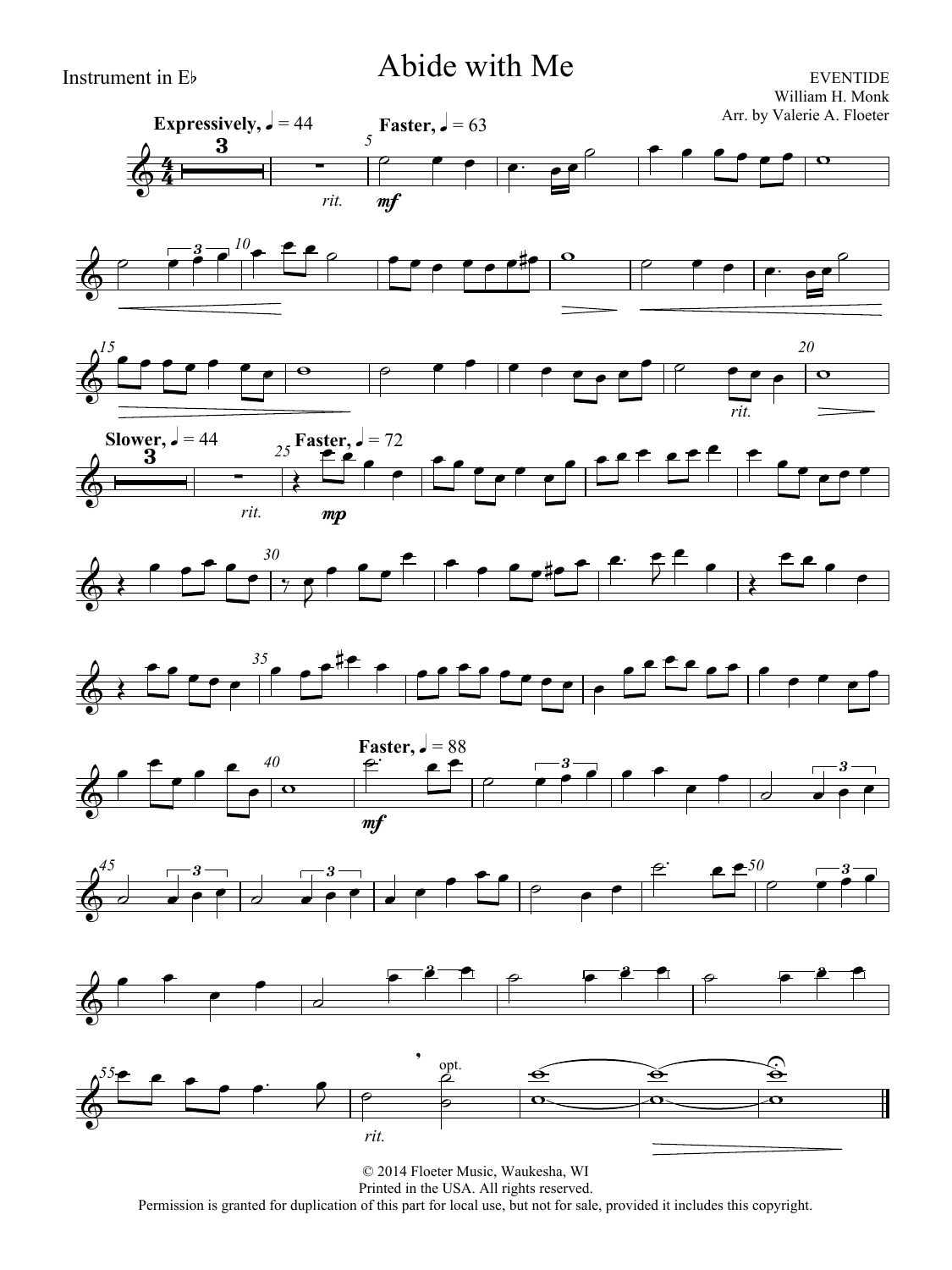# Instrument in Eb Alleluia! Jesus Lives

















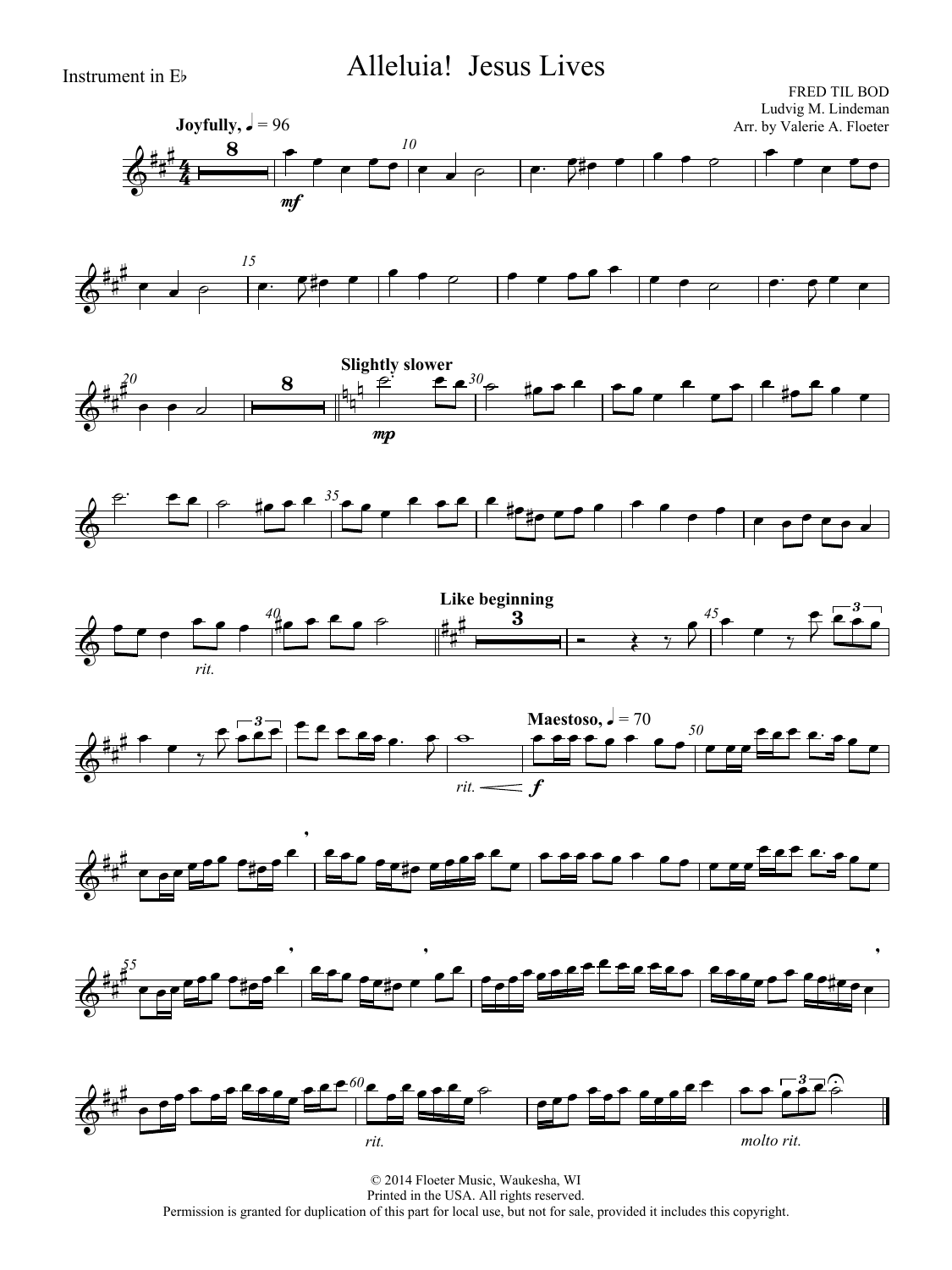Instrument in Eb Lord, Enthroned in Heavenly Splendor

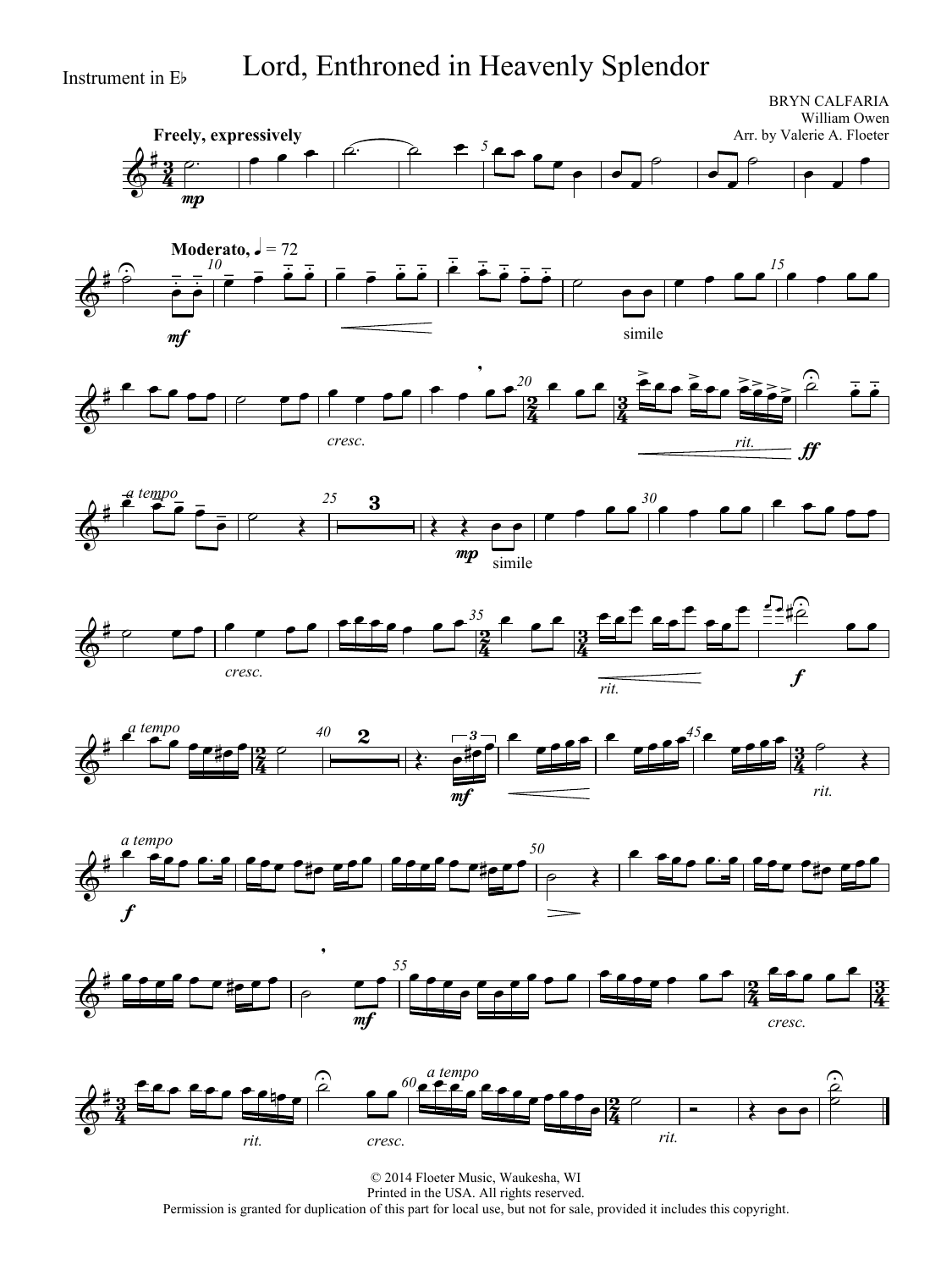Instrument in E<sup>b</sup> Christ Jesus Lay in Death's Strong Bands

CHRIST LAG IN TODESBANDEN Latin melody, c. 1100 Arr. by Valerie A. Floeter



















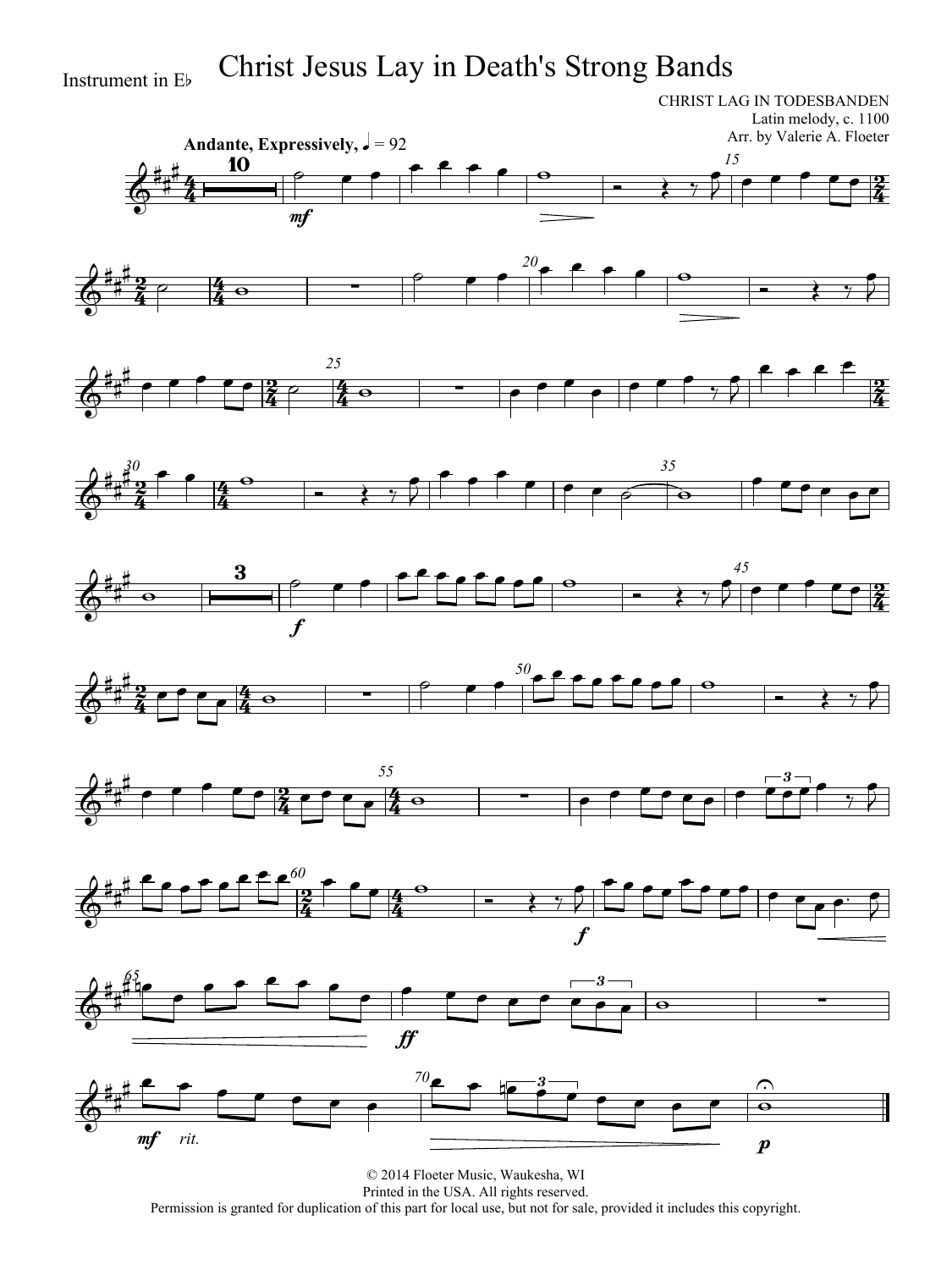#### For Builders Bold Whose Vision Pure

Instrument in Eb

4  $\frac{4}{4}$ **Moderato,**  $\sqrt{ } = 96$ FLIGHT OF THE EARLS Traditional Irish Arr. by Valerie A. Floeter *10*  $\Phi$  $\overline{\mathbf{z}}$  $\overrightarrow{ }$ mf  $\overline{\phantom{a}}$  $\bullet$  f  $\int$  $\bullet$   $\bullet$ 















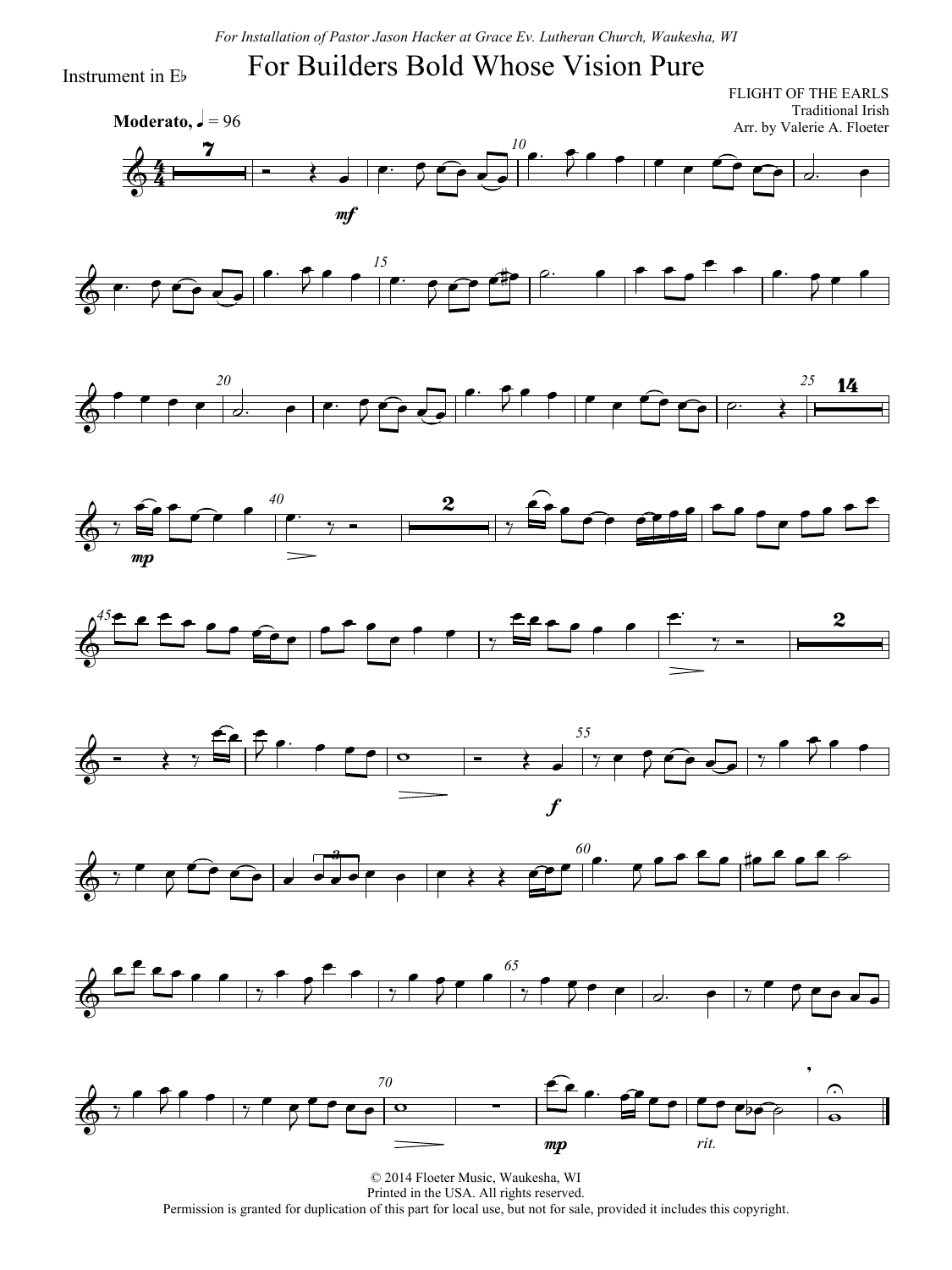Instrument in Eb Christ, the Word of God Incarnate



Permission is granted for duplication of this part for local use, but not for sale, provided it includes this copyright.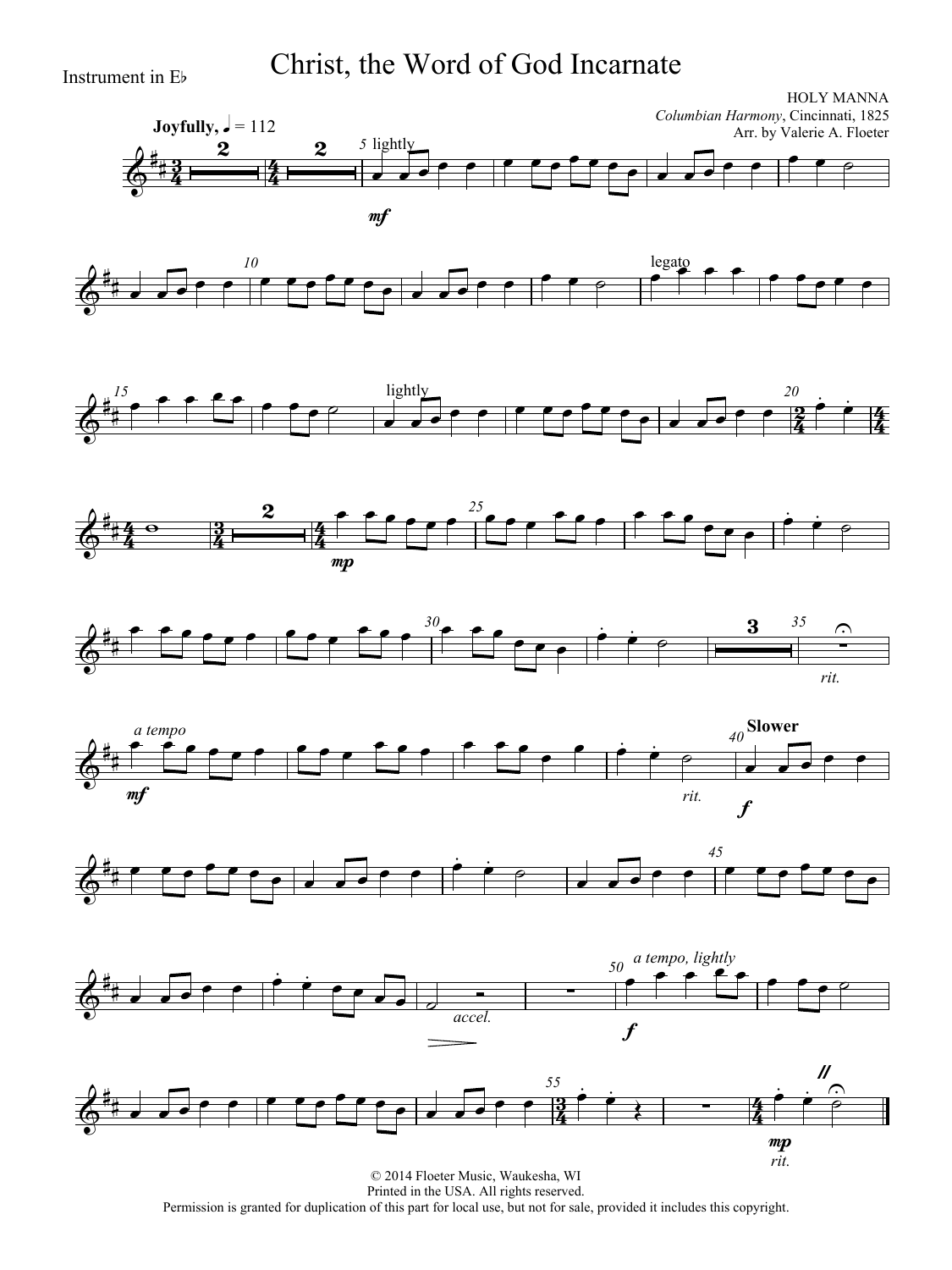Instrument in Eb The Night Will Soon Be Ending